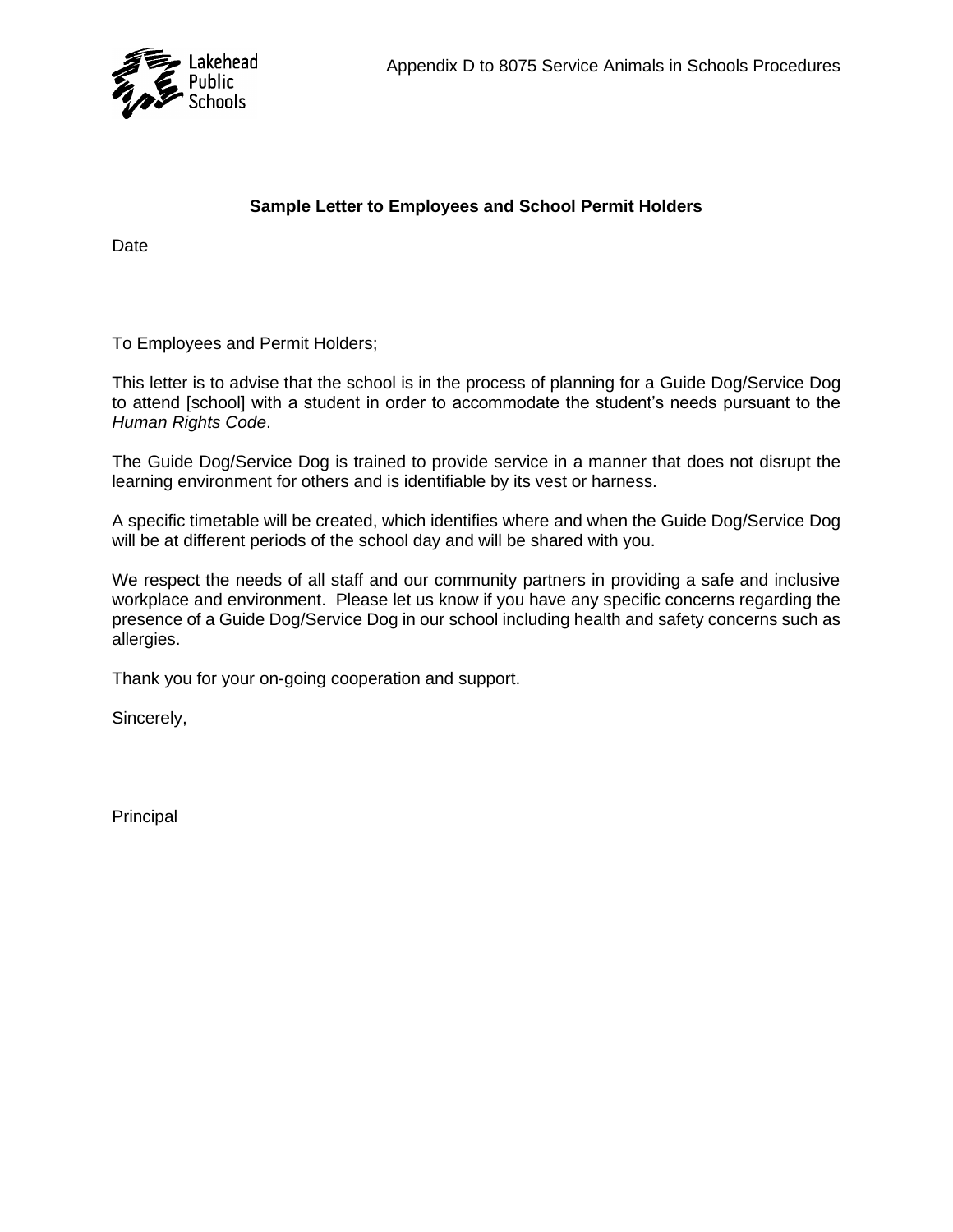

## **Sample Letter to the School Community**

Date

Dear Parents/Guardians;

This letter is to advise that a Guide Dog/Service Dog will be attending [school] with a student in order to accommodate the student's needs pursuant to the *Human Rights Code*.

The Guide Dog/Service Dog is trained to provide service in a manner that does not disrupt the learning environment for others and is identifiable by its vest or harness.

An information session has been scheduled to take place following the school council meeting on [insert date]. A trainer from [insert] will be present to answer any questions that you might have about the training of Guide Dogs/Service Dogs.

An orientation session will be provided for all students, to explain the role of Guide Dogs/Service Dogs as working animals, not pets, and to identify how the Guide Dog/Service Dog will be integrated into our school community.

We respect the needs of all students in providing a safe and inclusive learning environment. Please let us know if you have any specific concerns regarding the presence of a Guide Dog/ Service Dog in our school including health and safety concerns such as allergies.

Thank you for your on-going support.

Sincerely,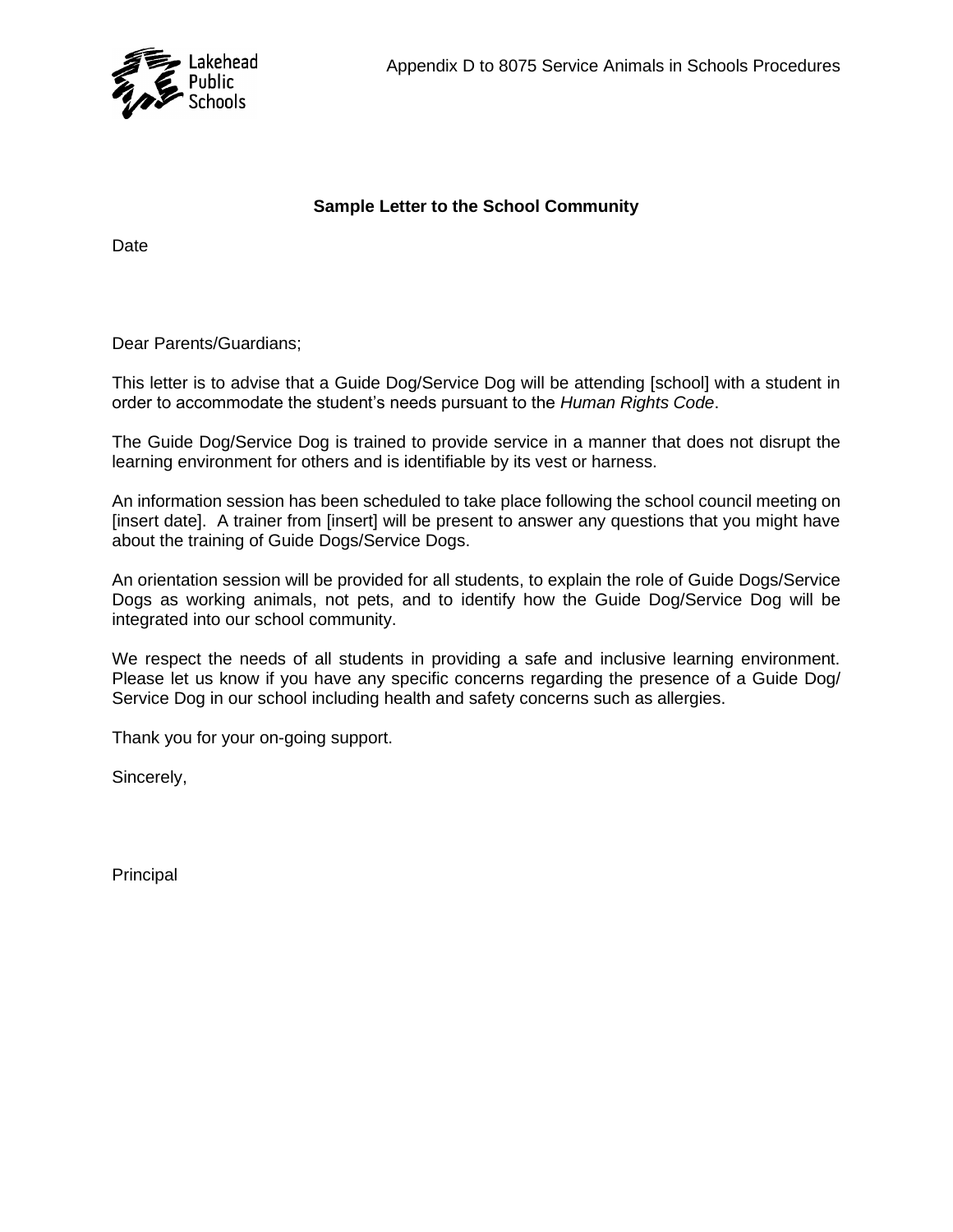

## **Sample Letter to the Parents of Students on School Bus**

Date

Dear Parents/Guardians;

On [date] the school forwarded a letter home to all parents advising that a Guide Dog/Service Dog would be introduced to our school community.

This letter is to advise that a guide dog/service dog will riding a student to and from school to accommodate the student's needs pursuant to the *Human Rights Code* beginning [insert date].

The Guide Dog/Service Dog and student will be assigned a specific seating area on the bus, and the Guide Dog/Service Dog is trained not to be disruptive while riding on school transportation. It will be identifiable by its vest or harness.

Your child will be participating in an orientation session to explain the role of Guide Dogs/Service Dogs as working animals, not pets, and to identify how the Guide Dog/Service Dog will be integrated into our school community.

We respect the needs of all students in providing a safe and inclusive services for education. Please let us know if you have any specific concerns regarding the presence of a Guide Dog/ Service Dog on your child's bus, including health and safety concerns such as allergies.

Thank you for your on-going support.

Sincerely,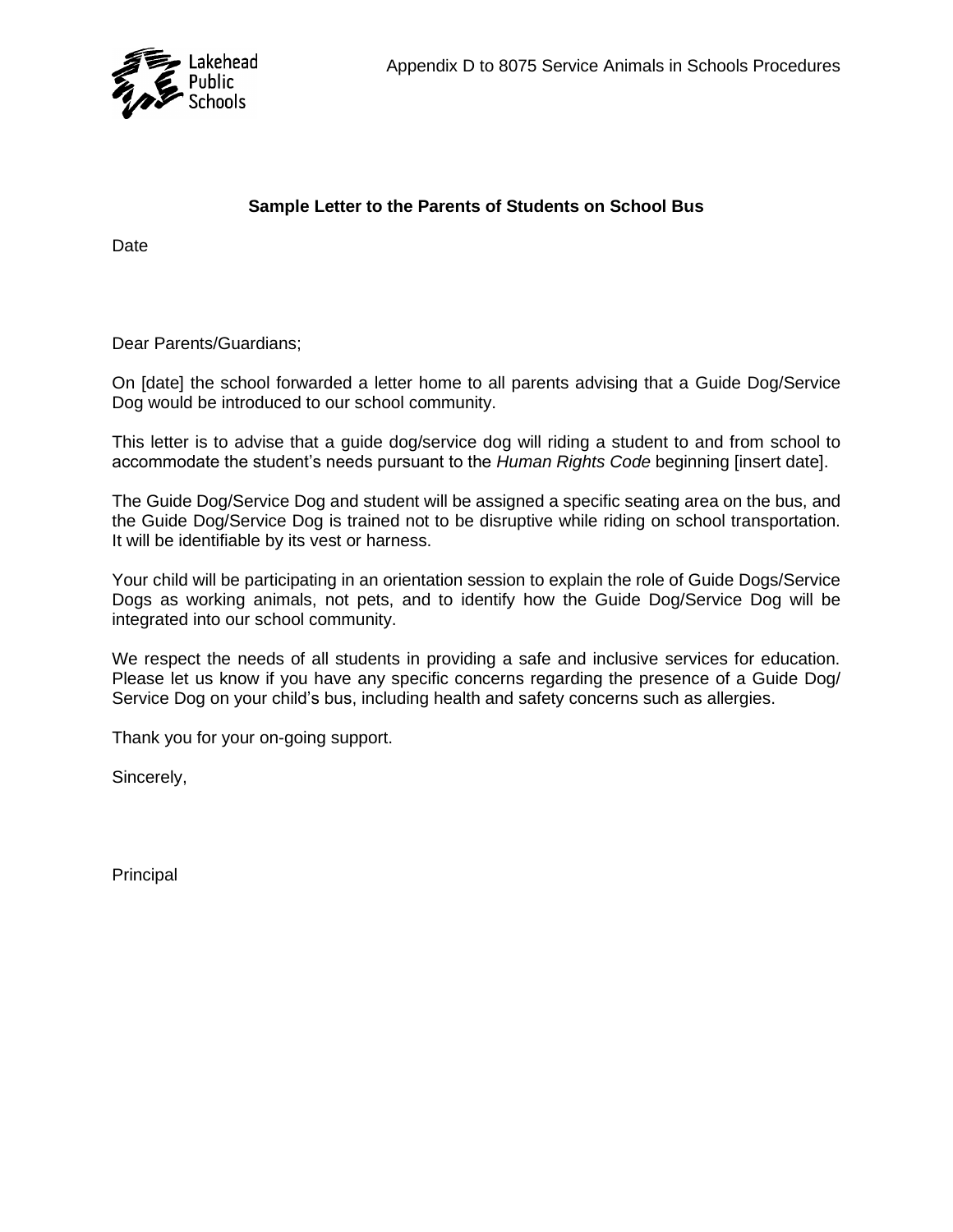

**Sample Letter to the Parents of Students in Class(es)**

Date

Dear Parents/Guardians;

On [date] the school forwarded a letter home to all parents advising that a Guide Dog/Service Dog would be introduced to our school community.

This letter is to advise that a Guide Dog/Service Dog will be attending [school] with a student in your child's class/ [insert course] in order to accommodate the student's needs pursuant to the *Human Rights Code* beginning [insert date].

The Guide Dog/Service Dog is trained to provide service in a manner that does not disrupt the learning environment for others and is identifiable by its vest or harness.

Your child has participated in an orientation session to explain the role of Guide Dogs/Service Dogs as working animals, not pets, and to identify how the Guide Dog/Service Dog will be integrated into our school community.

If you have any questions or concerns including health and safety concerns such as allergies, please do not hesitate to contact your child's teacher or me.

Thank you for your on-going support.

Sincerely,